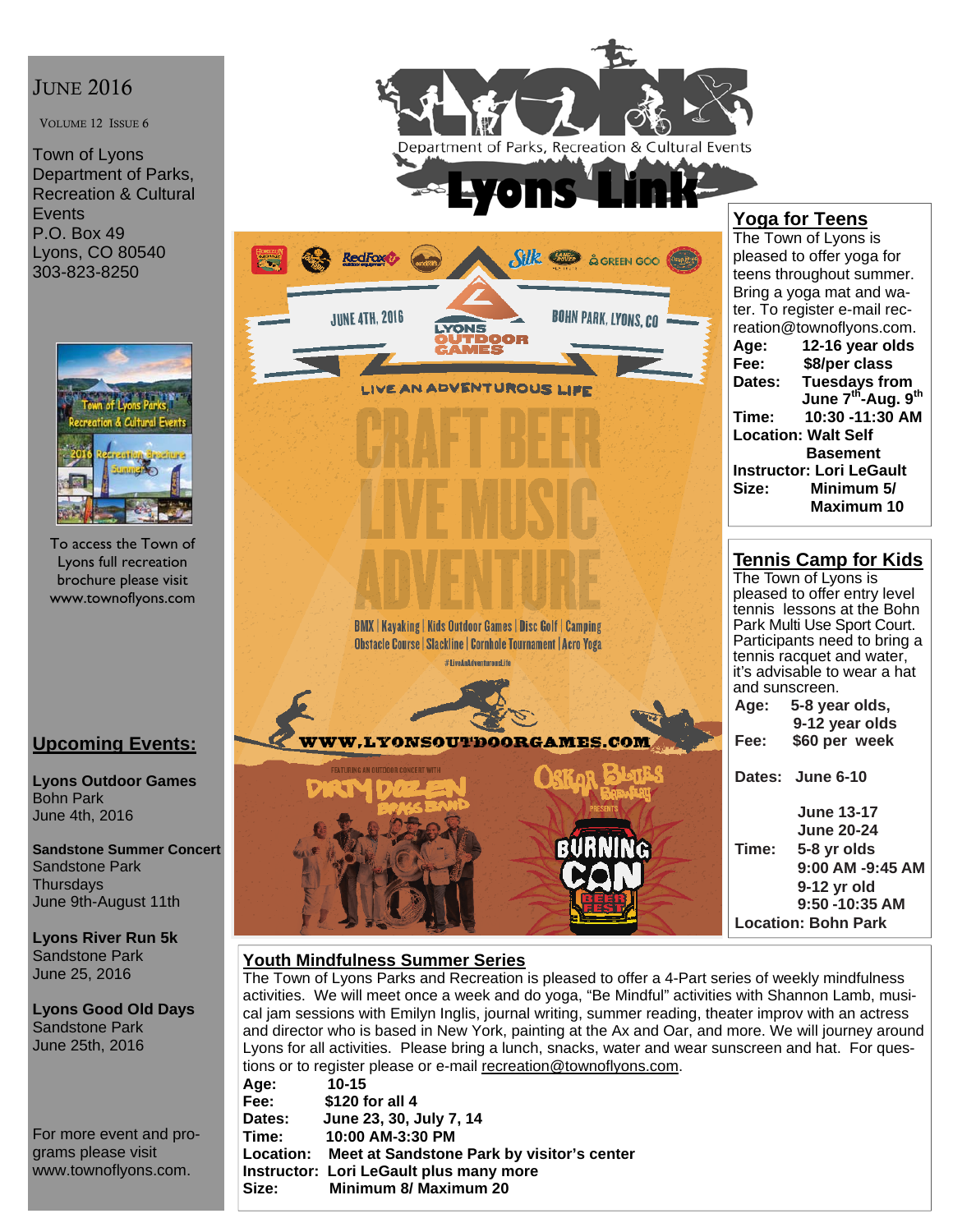# **LYONS 18th**

**MUSIC ON THE** RAUL VASOUEZ COMMUNITY STAGE **IN SANDSTONE PARK** 

JUNE 9TH - AUGUST 11TH THURSDAY NIGHTS **G:30PM** 

Come and Enjoy Ten Wonderful Nights of Music in Sandstone Park 4th and Broadway - Near the Visitors Center and Downtown

| June 9th<br><b>Laser Hunny</b><br>June 16th<br><b>Take Down the Door</b><br>June 23rd<br><b>Halden Wofford &amp; the Hi*Beams</b><br>June 30th<br><b>Blue Canyon Boys</b><br>July 7th<br><b>Bonnie &amp; the Clydes</b> | July 14th<br><b>Tupelo Honey</b><br>July 21st<br><b>Interstate Stash Express</b><br>July 28th<br><b>Arthur Lee Land</b><br>August 4th<br><b>The Tiller's Band</b><br>August 11th<br><b>Samba Dende</b>                                                                                                                                                                                                                   | <b>BROUGHT TO</b><br>YOU BY:<br>Lymus Conservatity Foundation<br><b>LYONS</b><br>ทธ<br>THURS |
|-------------------------------------------------------------------------------------------------------------------------------------------------------------------------------------------------------------------------|--------------------------------------------------------------------------------------------------------------------------------------------------------------------------------------------------------------------------------------------------------------------------------------------------------------------------------------------------------------------------------------------------------------------------|----------------------------------------------------------------------------------------------|
| a celebration of music and food!                                                                                                                                                                                        | The Sandstone Concert Series is excited to announce the<br>return of the Lyons Farmers Market offering fresh local<br>produce from area farmers. A farm dinner will be offered<br>each week in Sandstone Park by a local farm truck or a<br>food artisan using local ingredients from surrounding<br>farms. Other local business will be highlighted weekly.<br>Come join together with family, friends and neighbors in | <b>FARMERS MARKET</b><br>5:30 pm - 8:30 pm<br>Thursdays<br>June 9 - August 11                |

### **Basic Computer Skills Class**

Lyons Parks and Recreation in collaboration with the Lyons Regional Library is pleased to offer a basic computer skills class for Lyon's Seniors' at the Lyons Regional Library. This class will go over e-mail, Facebook, and internet skills, and can help you get more connected with all of the most used Lyons Facebook pages. There is a maximum of 5 participants for this class so you must RSVP.

| Age:                         | $50+$                                  |
|------------------------------|----------------------------------------|
| Fee:                         | <b>FREE</b>                            |
| Dates:                       | June 10th, July 29th                   |
| Time:                        | $1-2PM$                                |
|                              | Location: Lyons Regional Library Staff |
| <b>Group Size: Maximum 5</b> |                                        |

# **Fitness Class**

Lyons Recreation Program Assistant, Lori LeGault will be leading a 1 hour and 15 minute total body workout. Participants will do a 30 minute brisk walk on back roads, then upon arrival back at Walt Self we will do 30 minutes of strength training using resistance bands. The session will end with 15 minutes of balance and flexibility. You are allowed to join in/or duck out during any portion of the class. Please dress appropriately for exercise with layers and bring a water bottle.

| Age:      | $50+$                              |
|-----------|------------------------------------|
| Fee:      | <b>FREE</b>                        |
| Dates:    | <b>Every Wednesday</b>             |
| Time:     | 10:15 AM-11:30 AM                  |
| Location: | <b>Walt Self Building Basement</b> |
|           | <b>Instructor: Lori LeGault</b>    |

### **Renaissance Adventures**

Your child is the hero of a mythic quest in an incredibly fun, awardwinning outdoor experience like none other! Journey into a cocreated story where every decision matters. Do you dare explore the jungle ruins of Djinnos? Can you salvage parts from Black Bart's sloop to repair your vessel before the kraken awakens? Can you out-riddle Frozh the dragon of eternal winter? In small groups of like ages, the heroes read maps, solve mysteries and riddles, overcome dynamic challenges, and battle using safe, foam swords. As with all Renaissance Adventures programs, Adventure Quest is designed to develop teamwork, critical thinking, ethical reasoning, communication, and other 21st century skills. With highly-trained staff, multiple awards, and over 20 years experience, it's no wonder Renaissance Adventures is so popular. Kids band together in small groups of six kids to develop a unique character, take part in exciting outdoor quests, and save the kingdom! We also run exciting birthdays, afterschool programs, teen CIT programs, overnights, and more. Call (303) 786- 9 2 1 6 o r v i s i t www.RenaissanceAdventures.com for more information.

**Age: Check website Fee: \$369 Per Session Dates: Aug. 1-5 and Aug. 8-12, Monday through Friday Time: 8:30am - 3:00pm Location: Parent sign-in/out is at Sandstone Park, and we will journey into Meadow Park**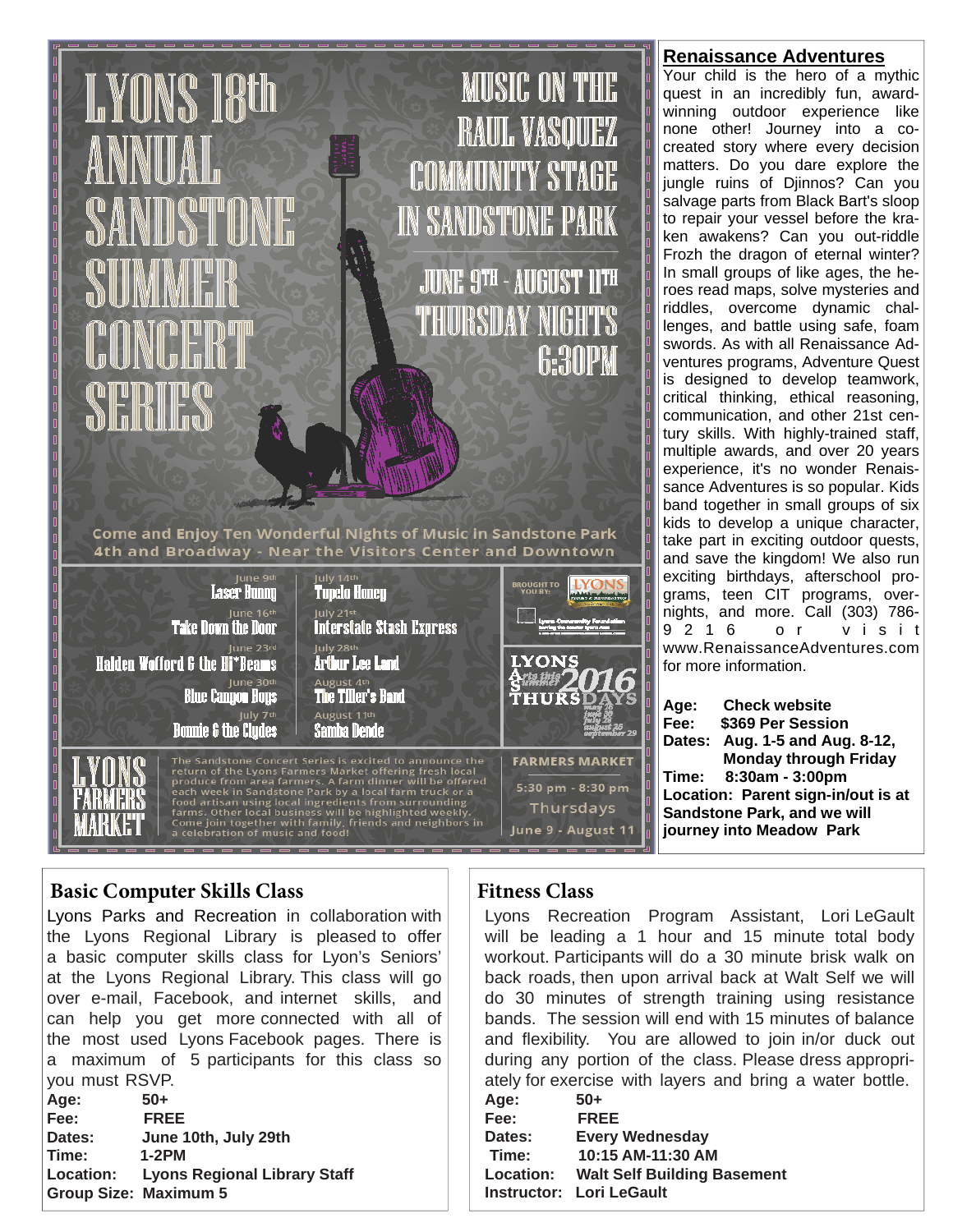### **40TH ANNUAL** LYONS GOOD OLD DAYS SATURDAY, JUNE 25TH, 2016 Dod Martin Goon oi.n DATE **MOCON** Oth Annual 1976-2016 **MORTENSON CONSTRUCTION** Call the Lyons Department of Parks, Recreation & Cultural Events at **NARANJO CIVIL** (303) 823-8250 or visit www.townoflyons.com for further information. 12:30-4:30p.m.-Museum Open House-Redstone Museum Danny Shafer Band-Raul Vasquez Stage  $1 - 1:45p.m. -$ **Schedule of Events** Ip.m.-3p.m.-**History Program by Lyons Historical** Society- Quasquicentennial Program, Honoring Lyons Pioneer Families, Mr/Mrs. Saturday, June 25, 2016 Good Old Days, Recognize Classes of '06's- Redstone Museum **Lyons River Run 5k-Sandstone Park**  $8a.m.$ 2-2:45p.m. -Taarka- Raul Vasquez Stage 10a.m-3p.m.- Good Old Days Car Show-4th Avenue 3-3:45p.m. -Jami & Eben-Raul Vasquez Stage I p.m.-6p.m.- Avid 4 Adventure Kayaking Tank -4p.m.-5p.m. Mayama Dance-Raul Vasquez Stage Sandstone Park/ Railroad Ave. Legendary Ladies- Raul Vasquez Stage  $5<sub>D.m.</sub> - 6<sub>D.m.</sub>$ Ila.m.-6p.m. - Airborne Games Obstacle Course, Slide, 6p.m.-7p.m.-**Presentation by Lyons Historical Society-**Water Balls-Sandstone Park/ Railroad Ave "Classes of 50 years, Recognize Classes of '06's, Ha.m- 8:30p.m. Chamber Beer Garden-Sandstone Park 2016 Pioneer Family High School Graduates Ha.m.-Ip.m. The Wilderness Institute presents 7-8:30p.m. -Truckers Daughter- Raul Vasquez Stage **Pioneer Living Skills and Games at** 7:30p.m.-10:15pm - Red Rock Ramblers Square Dance **KidSpace** Lyons Elementary Gym- Rounds-Leroy Panning for Gold Shade & Square-Dave Guille -Tomahawks -Rope Making **Good Old Days is held in Sandstone Park (350 Broadway)** -Crafts and Games

# **Monthly Birthday**

### **Celebration**

Join  $\sim$  us on the 4th Friday of every month to celebrate that month's birthdays! There will be birthday cake, coffee, and some other fun means of celebrating. **Age: 50+ Fee: Free Dates: June 24th, July 22nd, August 26th Time: 1-3PM Location: Walt Self Building Instructor: Parks & Recreation Staff**

### **Friendship Bracelet Making For Kids**

The Town of Lyons Parks and Recreation is pleased to offer the fun craft of making friendship bracelets and key chains. To register call 303-823-8250 or e-mail recreation@townoflyons.com. **Age: 10 years and up Fee: \$5.00 Dates: July 13th, Aug. 9th Time: July 13th 2:30-4PM, August 9th 10AM-11:30 AM Location: (TBA) Instructor: Lori LeGault Size: Minimum 5/ Maximum 15** 

# **Recreational Adult Ultimate Frisbee**

The Town of Lyons is pleased to offer a recreation league for Adults who wants to play ultimate Frisbee. Teams will be mixed weekly. To register e-mail recreation@townoflyons.com.

| Age:        | 18 years and up                    |  |
|-------------|------------------------------------|--|
| Fee:        | \$42                               |  |
| Dates:      | June 9, 16, 23, 30, July 7, 14, 21 |  |
| Time:       | 7:00-8:15 PM                       |  |
| Location:   | <b>Bohn Park Multi Use Field</b>   |  |
| Instructor: | <b>Zach Martinez</b>               |  |
| Size:       | Minimum 10/ Maximum 30             |  |
|             |                                    |  |

# **Summer Running Club for Kids**

The Town of Lyons is pleased to offer a recreation running club for kids who want to keep active and love to run! Since kids' goals are different, each child will be tasked in the beginning with choosing a realistic mileage goal and can then work toward meeting that goal with friends. To register call 303-823-8250 or e-mail recreation@townoflyons.com.

| Age:   | <b>Entering 1st Grade-6th Grade</b> |
|--------|-------------------------------------|
| Fee:   | \$35                                |
| Dates: | June 8, 13, 15, 20, 22, 27, 29      |
|        | July 6, 11, 13, 18, 20, 25, 27      |
| Time:  | 9:00 AM-10 AM                       |